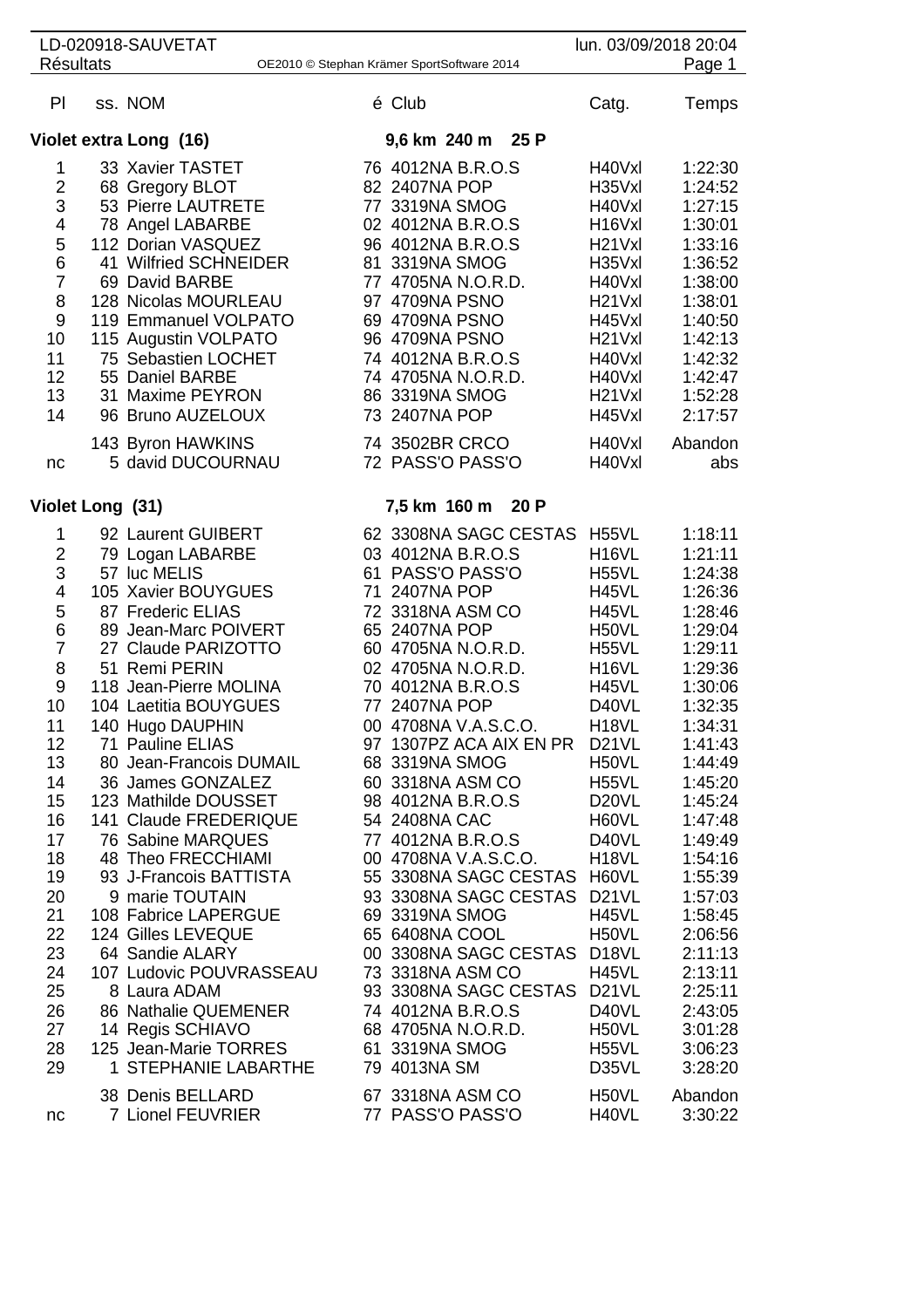|                          | LD-020918-SAUVETAT                         |                                            |                  |      |                             | lun. 03/09/2018 20:04 |
|--------------------------|--------------------------------------------|--------------------------------------------|------------------|------|-----------------------------|-----------------------|
| <b>Résultats</b>         | OE2010 © Stephan Krämer SportSoftware 2014 |                                            |                  |      |                             | Page 2                |
| PI                       | ss. NOM                                    | é Club                                     |                  |      | Catg.                       | Temps                 |
|                          | Violet Moyen (36)                          | 5,7 km 165 m                               |                  | 14 P |                             |                       |
| 1                        | 32 Patrick CHASSEUR                        | 56 4012NA B.R.O.S                          |                  |      | H60VM                       | 1:01:02               |
| $\overline{\mathbf{c}}$  | 21 Michel VINCENT                          | 55 6408NA COOL                             |                  |      | H60VM                       | 1:05:32               |
| 3                        | 18 Patric SOULIE                           | 61 3318NA ASM CO                           |                  |      | H <sub>55</sub> VM          | 1:13:48               |
| 4                        | 116 Suzelle VOLPATO                        | 98 4709NA PSNO                             |                  |      | D <sub>20</sub> VM          | 1:18:58               |
| 5                        | 122 Ludivine DOUSSET                       | 00 4012NA B.R.O.S                          |                  |      | D <sub>18</sub> VM          | 1:23:25               |
| 6                        | 98 Nadine PEREIRA                          | 73 4010NA BONO                             |                  |      | D45VM                       | 1:23:29               |
| $\overline{7}$           | 137 Aime VOLPATO                           | 03 4709NA PSNO                             |                  |      | H <sub>16</sub> VM          | 1:23:41               |
| 8                        | 46 Andre LORTOLARY                         | 55 4704NA AsCOPA                           |                  |      | H60VM                       | 1:26:00               |
| 9                        | 66 Anais GIACINTI                          | 86 3308NA SAGC CESTAS                      |                  |      | D <sub>21</sub> VM          | 1:30:49               |
| 10                       | 136 Florine CHAMP                          | 02 3319NA SMOG                             |                  |      | D <sub>16</sub> VM          | 1:31:39               |
| 11                       | 47 Christian ROUSSELOU                     | 62 4704NA AsCOPA                           |                  |      | <b>H55VM</b>                | 1:35:29               |
| 12<br>13                 | 121 Corinne DOUSSET<br>13 Coralie DULONG   | 67 4012NA B.R.O.S<br>01<br>4705NA N.O.R.D. |                  |      | D50VM<br>D <sub>18</sub> VM | 1:37:13<br>1:39:46    |
| 14                       | 30 J-Pierre MIREMENDE                      | 55 4705NA N.O.R.D.                         |                  |      | H60VM                       | 1:41:46               |
| 15                       | 37 Marie-Pierre GONZALEZ                   | 65 3318NA ASM CO                           |                  |      | D50VM                       | 1:41:57               |
| 16                       | 95 Alain FOURGASSIE                        | 50 3308NA SAGC CESTAS                      |                  |      | H65VM                       | 1:43:24               |
| 17                       | 10 Francois MONESTES                       | 62 4709NA PSNO                             |                  |      | H <sub>55</sub> VM          | 1:46:56               |
| 18                       | 23 Eric DELAJOIE                           | 75 1106OC COORE MJC                        |                  |      | H40VM                       | 1:48:25               |
| 19                       | <b>44 GRETA MOLS</b>                       | 63 PASS'O PASS'O                           |                  |      | D55VM                       | 1:53:51               |
| 20                       | 72 Pierre BILHERAN                         | 59 4704NA AsCOPA                           |                  |      | H55VM                       | 1:54:32               |
| 21                       | 109 Camille LAPERGUE                       | 00 3319NA SMOG                             |                  |      | D <sub>18</sub> VM          | 1:57:12               |
| 22                       | 65 Guy AUROUZE                             | 55 3318NA ASM CO                           |                  |      | H60VM                       | 2:02:38               |
| 23                       | 114 Lydie SAFFY                            | 74 4709NA PSNO                             |                  |      | D40VM                       | 2:06:12               |
| 24                       | 50 Rose Marie MAIGRE                       | 76 4709NA PSNO                             |                  |      | D40VM                       | 2:15:35               |
| 25                       | 11 Nathalie MONESTES                       | 66 4709NA PSNO                             |                  |      | D50VM                       | 2:16:01               |
| 26                       | 24 Lionel HIZEMBERT                        | 50 3318NA ASM CO                           |                  |      | H65VM                       | 2:21:45               |
| 27                       | 15 Christelle SCHIAVO                      | 71 4705NA N.O.R.D.                         |                  |      | D45VM                       | 2:23:16               |
| 28                       | 130 Florence DOMBROVSKY                    | 79 4012NA B.R.O.S                          |                  |      | D35VM                       | 3:00:59               |
| 29                       | 88 Maria ELIAS                             | 72 3318NA ASM CO                           |                  |      | D45VM                       | 3:07:30               |
|                          | 12 Christine DULONG                        | 71 4705NA N.O.R.D.                         |                  |      | D45VM                       | pm                    |
|                          | 45 Jean-Francois SALSOU                    | 62 3318NA ASM CO                           |                  |      | H <sub>55</sub> VM          | disq.                 |
|                          | 42 Jacques RAYMONDAUD                      | 61 3319NA SMOG                             |                  |      | H <sub>55</sub> VM          | Abandon               |
|                          | 110 Florence LAPERGUE                      | 69 3319NA SMOG                             |                  |      | D45VM                       | Abandon               |
|                          | 43 Sylvie RAYMONDAUD                       | 63 3319NA SMOG                             |                  |      | D55VM                       | Abandon               |
|                          | 40 Daniel PERISSINOTTO                     | 55 4709NA PSNO                             |                  |      | H60VM                       | abs                   |
|                          | 103 Stephane FORSSANT                      | 62 3318NA ASM CO                           |                  |      | H55VM                       | abs                   |
| <b>Violet Court (20)</b> |                                            |                                            | 3,7 km 90 m 10 P |      |                             |                       |
| 1                        | 134 Eliott POIVERT                         | 04 2407NA POP                              |                  |      | H <sub>14</sub> VC          | 39:55                 |
| $\overline{2}$           | 67 Jean-Paul DARTHIAIL                     | 48 3308NA SAGC CESTAS H70VC                |                  |      |                             | 45:41                 |
| 3                        | 6 Anne-Francoise LE ROUX                   | 58 3318NA ASM CO                           |                  |      | D60VC                       | 47:23                 |
| 4                        | 135 Axelle POIVERT                         | 02 2407NA POP                              |                  |      | D <sub>16</sub> VC          | 54:32                 |
| 5                        | 90 Stephanie POIVERT                       | 75 2407NA POP                              |                  |      | D40VC                       | 1:02:41               |
| $6\phantom{1}6$          | 20 Sylvie AUBERT LE NOUY                   | 59 3318NA ASM CO                           |                  |      | D <sub>55</sub> VC          | 1:04:07               |
| $\overline{7}$           | 100 J-Michel DUBROCA                       | 46 3308NA SAGC CESTAS                      |                  |      | H70VC                       | 1:04:41               |
| 8                        | 97 Christelle BOYER                        | 76 2407NA POP                              |                  |      | D40VC                       | 1:07:52               |
| $\overline{9}$           | 19 Valerie SOULIE                          | 62 3318NA ASM CO                           |                  |      | D <sub>55</sub> VC          | 1:08:50               |
| 10                       | 26 Henri QUEYROI                           | 44 3308NA SAGC CESTAS                      |                  |      | H70VC                       | 1:10:03               |
| 11                       | 52 Nathalie JORDAN-PERIN                   | 67 4705NA N.O.R.D.                         |                  |      | D50VC                       | 1:10:11               |
| 12                       | 29 Serge BLASCO                            | 42 3399NA INDIVIDUEL                       |                  |      | H75VC                       | 1:15:14               |
| 13                       | 142 Maria-Dolorés FREDERIQU                | 56 2408NA CAC                              |                  |      | D60VC                       | 1:15:58               |
| 14                       | 28 Nicole BLASCO                           | 46 3399NA INDIVIDUEL                       |                  |      | D70VC                       | 1:32:46               |
| 15                       | 39 Anne MAHET                              | 70 3318NA ASM CO                           |                  |      | D45VC                       | 1:37:09               |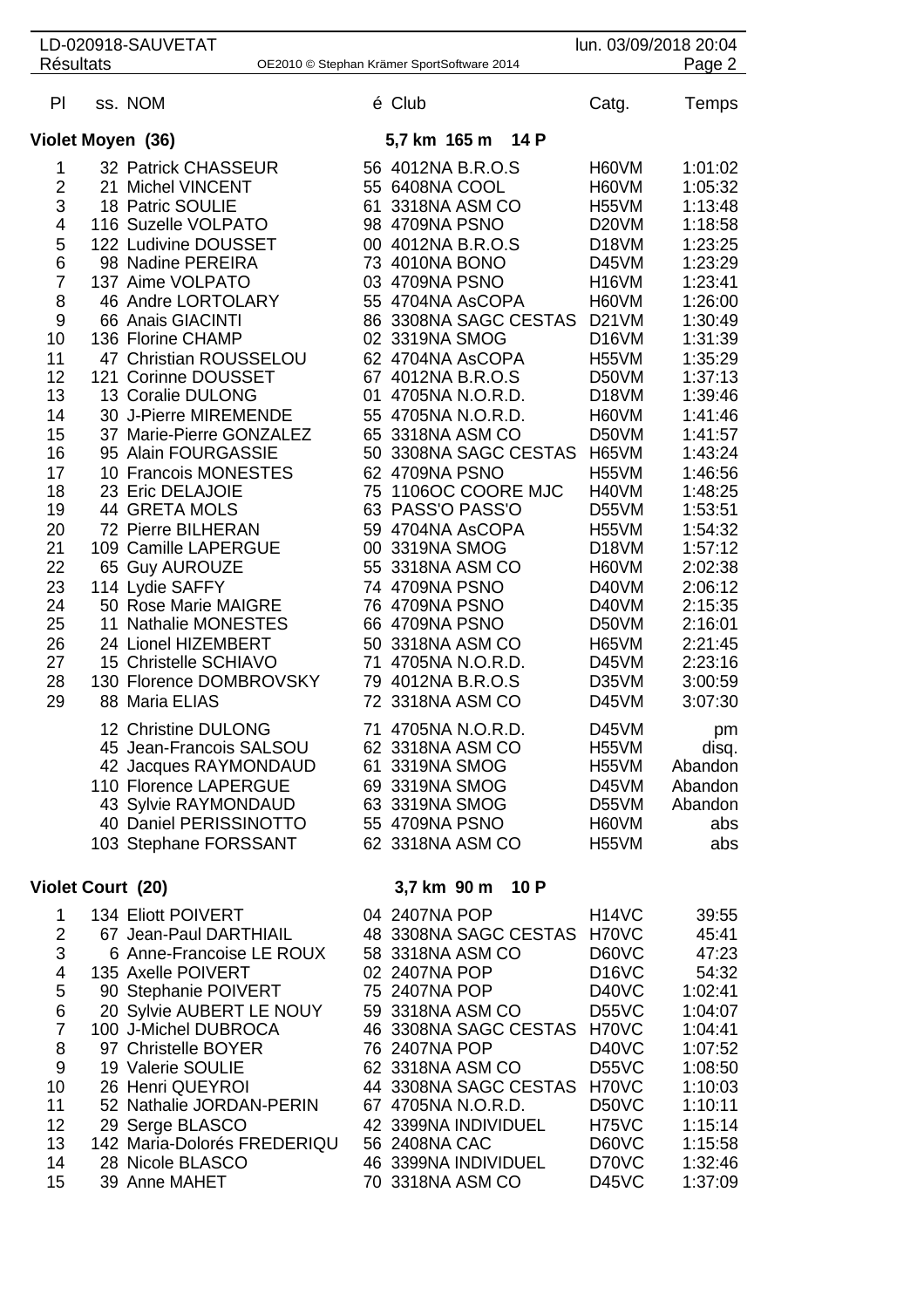|                                                                                 |  | LD-020918-SAUVETAT                                                                                                                                                                                                                                                            |  |                                                                                                                                                                                                                           |      |                                                | lun. 03/09/2018 20:04                                                                                                                                           |                                                                                                                         |
|---------------------------------------------------------------------------------|--|-------------------------------------------------------------------------------------------------------------------------------------------------------------------------------------------------------------------------------------------------------------------------------|--|---------------------------------------------------------------------------------------------------------------------------------------------------------------------------------------------------------------------------|------|------------------------------------------------|-----------------------------------------------------------------------------------------------------------------------------------------------------------------|-------------------------------------------------------------------------------------------------------------------------|
| <b>Résultats</b><br>Page 3<br>OE2010 © Stephan Krämer SportSoftware 2014        |  |                                                                                                                                                                                                                                                                               |  |                                                                                                                                                                                                                           |      |                                                |                                                                                                                                                                 |                                                                                                                         |
| PI                                                                              |  | ss. NOM                                                                                                                                                                                                                                                                       |  | é Club                                                                                                                                                                                                                    |      |                                                | Catg.                                                                                                                                                           | Temps                                                                                                                   |
| <b>Violet Court (20)</b><br>3,7 km 90 m                                         |  |                                                                                                                                                                                                                                                                               |  |                                                                                                                                                                                                                           | 10 P | (suite)                                        |                                                                                                                                                                 |                                                                                                                         |
| 16<br>17<br>18                                                                  |  | 126 Sylvine BROUTE<br>22 Dominique BURGAT<br>25 Yvette QUEYROI<br>99 Monique DUBROCA<br>94 Colette LAGOIDET                                                                                                                                                                   |  | 65 3319NA SMOG<br>75 1106OC COORE MJC<br>35 4012NA B.R.O.S                                                                                                                                                                |      | 62 3308NA SAGC CESTAS<br>47 3308NA SAGC CESTAS | D50VC<br>D40VC<br>D55VC<br>D70VC<br>D80VC                                                                                                                       | 1:37:52<br>1:44:49<br>2:53:10<br>pm<br>pm                                                                               |
| Orange (7)                                                                      |  |                                                                                                                                                                                                                                                                               |  | 5,8 km 160 m                                                                                                                                                                                                              |      | 16 P                                           |                                                                                                                                                                 |                                                                                                                         |
| 1<br>$\overline{2}$<br>3<br>4<br>5                                              |  | 16 Baptiste SCHIAVO<br>70 Eric FAVARETTO<br>73 Loïs BILHERAN<br>83 Laetitia LE BIAVANT<br>56 Elisabeth PHAM<br>91 Marina PERRIN<br>2 SAMUEL LAPORTE                                                                                                                           |  | 03 4705NA N.O.R.D.<br>02 4708NA V.A.S.C.O.<br>03 4704NA AsCOPA<br>79 4705NA N.O.R.D.<br>94 3319NA SMOG<br>75 4705NA N.O.R.D.<br>02 4013NA SM                                                                              |      |                                                | H <sub>16</sub> O<br>H <sub>16</sub> O<br>H <sub>16</sub> O<br>D350<br>D <sub>21</sub> O<br>D40O<br>H <sub>16</sub> O                                           | 1:38:31<br>1:50:27<br>2:11:27<br>2:13:23<br>2:51:22<br>Abandon<br>abs                                                   |
| Jaune (12)                                                                      |  |                                                                                                                                                                                                                                                                               |  | 4,2 km 75 m                                                                                                                                                                                                               |      | 12 P                                           |                                                                                                                                                                 |                                                                                                                         |
| 1<br>$\overline{2}$<br>3<br>4<br>5<br>6<br>$\overline{7}$<br>8<br>9<br>10<br>11 |  | 133 Lukas MOLINA<br>49 Remi FRECCHIAMI<br><b>144 BERTRAND SPADOT</b><br>34 Elisa TASTET<br>60 Eloane CHAMP<br>106 MARIE BOUYGUES<br>120 Flavien LAPERGUE<br>77 ALOIS DALQUIER<br>145 J-Michel LAFFORGUE<br>129 Laurence DERAMBURE<br>58 Karine CHAMP<br>82 Mickaël LE BIAVANT |  | 04 4012NA B.R.O.S<br>04 4708NA V.A.S.C.O.<br>PASS'O PASS'O<br>04 4012NA B.R.O.S<br>04 3319NA SMOG<br>04 2407NA POP<br>96 3319NA SMOG<br>05 4708NA V.A.S.C.O.<br>70 4012NA B.R.O.S<br>72 3319NA SMOG<br>77 4705NA N.O.R.D. |      | 46 3203OC CO MAUVEZIN                          | H14J<br>H14J<br><b>H40J</b><br>D <sub>14</sub> J<br>D <sub>14</sub> J<br>D <sub>14</sub> J<br>H21J<br><b>H14J</b><br><b>H70J</b><br>D45J<br>D45J<br><b>H40J</b> | 53:03<br>54:20<br>1:06:38<br>1:12:25<br>1:19:55<br>1:22:08<br>1:22:28<br>1:27:56<br>1:48:25<br>1:57:20<br>1:59:29<br>pm |
| Bleu (8)<br>2,3 km 75 m<br>9 P                                                  |  |                                                                                                                                                                                                                                                                               |  |                                                                                                                                                                                                                           |      |                                                |                                                                                                                                                                 |                                                                                                                         |
| 1<br>1<br>3<br>4<br>5<br>$\,$ 6 $\,$<br>$\overline{7}$                          |  | 62 Helian FILLON<br>81 Astrid DUMAIL<br>111 Jules MONTUS<br>132 Gaspard LAUTRETE<br>74 Jeanne MENTION<br>54 Romane LAUTRETE<br>17 Camille SCHIAVO                                                                                                                             |  | 06 4708NA V.A.S.C.O.<br>06 3319NA SMOG<br>06 4012NA B.R.O.S<br>08 3319NA SMOG<br>07 4705NA N.O.R.D.<br>06 3319NA SMOG<br>06 4705NA N.O.R.D.                                                                               |      |                                                | <b>H12B</b><br>D <sub>12</sub> B<br><b>H12B</b><br><b>H10B</b><br>D <sub>12</sub> B<br>D <sub>12</sub> B<br><b>H12B</b>                                         | 22:43<br>22:43<br>26:22<br>27:03<br>32:17<br>37:41<br>38:04                                                             |
|                                                                                 |  | 138 Vianney WINOCK                                                                                                                                                                                                                                                            |  | 05 4708NA V.A.S.C.O.                                                                                                                                                                                                      |      |                                                | <b>H14B</b>                                                                                                                                                     | pm                                                                                                                      |
| <b>Vert (7)</b>                                                                 |  |                                                                                                                                                                                                                                                                               |  | 1,7 km 50 m                                                                                                                                                                                                               |      | 9 P                                            |                                                                                                                                                                 |                                                                                                                         |
| 1<br>$\overline{2}$<br>3<br>4<br>5<br>6<br>$\overline{7}$                       |  | 63 Loan FILLON<br>139 Celestine WINOCK<br>59 Guilhem CHAMP<br>131 Enzo DOMBROVSKY<br>84 Adrien LE BIAVANT<br>127 Salomee BOUGES<br>61 Baptiste RIBO                                                                                                                           |  | 08 4708NA V.A.S.C.O.<br>07 4708NA V.A.S.C.O.<br>09 3319NA SMOG<br>09 4012NA B.R.O.S<br>10 4705NA N.O.R.D.<br>07 4708NA V.A.S.C.O.<br>10 4705NA N.O.R.D.                                                                   |      |                                                | H <sub>10</sub> Ve<br>D <sub>12</sub> Ve<br>H <sub>10</sub> Ve<br>H <sub>10</sub> Ve<br>H <sub>10</sub> Ve<br>D <sub>12</sub> Ve<br>H <sub>10</sub> Ve          | 19:17<br>21:02<br>32:28<br>34:37<br>34:49<br>36:33<br>1:25:38                                                           |